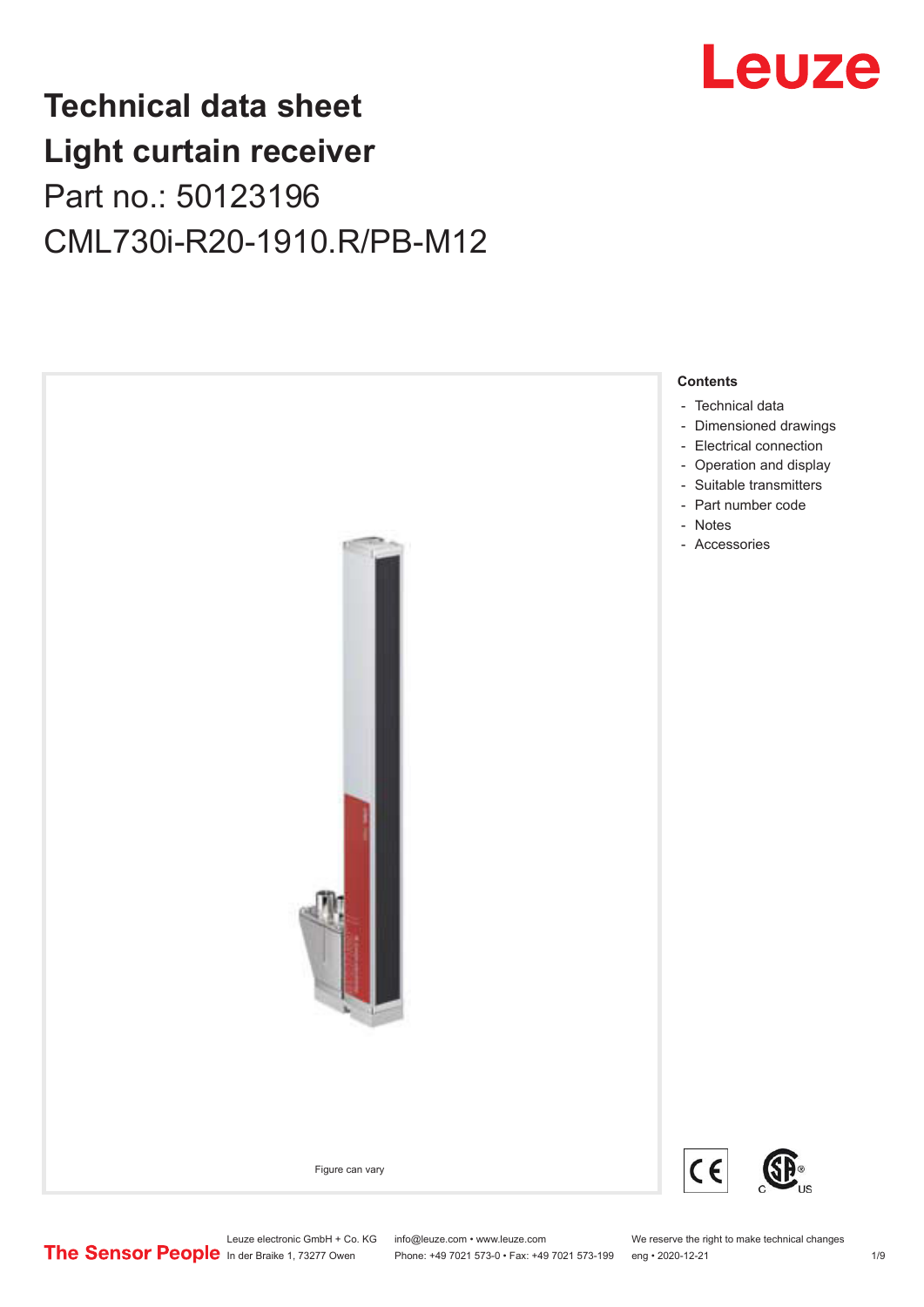### <span id="page-1-0"></span>**Technical data**

# Leuze

| <b>Basic data</b>                                                  |                                            |
|--------------------------------------------------------------------|--------------------------------------------|
| <b>Series</b>                                                      | 730                                        |
| <b>Operating principle</b>                                         | Throughbeam principle                      |
| Device type                                                        | Receiver                                   |
| <b>Contains</b>                                                    | Accessories for the use of the BT-2R1      |
| <b>Application</b>                                                 | Detection of transparent objects           |
|                                                                    | Object measurement                         |
|                                                                    |                                            |
| <b>Special version</b>                                             |                                            |
| <b>Special version</b>                                             | Crossed-beam scanning                      |
|                                                                    | Diagonal-beam scanning                     |
|                                                                    | Parallel-beam scanning                     |
|                                                                    |                                            |
| <b>Optical data</b>                                                |                                            |
| <b>Operating range</b>                                             | Guaranteed operating range                 |
| <b>Operating range</b>                                             | 0.39.5m                                    |
| Operating range, transparent media                                 | 0.33.5m                                    |
| <b>Operating range limit</b>                                       | Typical operating range                    |
| <b>Operating range limit</b>                                       | $0.212$ m                                  |
| <b>Measurement field length</b>                                    | 1,910 mm                                   |
| <b>Number of beams</b>                                             | 96 Piece(s)                                |
| <b>Beam spacing</b>                                                | 20 mm                                      |
|                                                                    |                                            |
| <b>Measurement data</b>                                            |                                            |
| Minimum object diameter                                            | 30 mm                                      |
|                                                                    |                                            |
| <b>Electrical data</b>                                             |                                            |
| <b>Protective circuit</b>                                          | Polarity reversal protection               |
|                                                                    | Short circuit protected                    |
|                                                                    | <b>Transient protection</b>                |
|                                                                    |                                            |
| Performance data                                                   | 18  30 V, DC                               |
| Supply voltage U <sub>B</sub><br><b>Residual ripple</b>            | 0  15 %, From $U_{\rm B}$                  |
| <b>Open-circuit current</b>                                        | 0  350 mA, The specified values refer      |
|                                                                    | to the entire package consisting of trans- |
|                                                                    | mitter and receiver.                       |
|                                                                    |                                            |
| Inputs/outputs selectable                                          |                                            |
| Output current, max.                                               | 100 mA                                     |
| Input resistance<br>Number of inputs/outputs selectable 2 Piece(s) | $6,000 \Omega$                             |
| <b>Type</b>                                                        | Inputs/outputs selectable                  |
| Voltage type, outputs                                              | DC                                         |
| Switching voltage, outputs                                         | Typ. $U_B / 0 V$                           |
| Voltage type, inputs                                               | DC                                         |
| Switching voltage, inputs                                          | high: ≥6V                                  |
|                                                                    | $low: \leq 4V$                             |
|                                                                    |                                            |
| Input/output 1                                                     |                                            |
| Activation/disable delay                                           | 1 <sub>ms</sub>                            |
|                                                                    |                                            |
| <b>Timing</b>                                                      |                                            |
| Cycle time                                                         | $1.11$ ms                                  |
| Response time per beam                                             | $10 \mu s$                                 |
|                                                                    |                                            |
|                                                                    |                                            |

**PROFIBUS DP Function** Process **Service interface Type** IO-Link **IO-Link Configuration** via software Service **Connection Number of connections** 2 Piece(s) **Plug outlet** Rear side **Connection 1 Configuration** interface Connection to transmitter Signal IN Signal OUT Voltage supply **Type of connection** Connector **Thread size** M12 **Type Male Material** Metal **No. of pins** 8 -pin **Encoding** A-coded **Connection 2 Function** BUS IN BUS OUT **Type of connection** Connector **Thread size** M12 **Type** Female **Material** Metal **No. of pins** 5 -pin **Encoding** B-coded **Mechanical data Design Cubic Dimension (W x H x L)** 29 mm x 35.4 mm x 1,943 mm **Housing material** Metal **Metal housing Aluminum Lens cover material** Plastic **Net weight** 2,100 g **Housing color** Silver **Type of fastening** Groove mounting Via optional mounting device **Operation and display Type of display** LED OLED display **Number of LEDs** 2 Piece(s) **Type of configuration** Software Teach-in **Operational controls** Membrane keyboard **Environmental data** Ambient temperature, operation  $-30...60$  °C Ambient temperature, storage 40 ... 70 °C

Leuze electronic GmbH + Co. KG info@leuze.com • www.leuze.com We reserve the right to make technical changes<br>
The Sensor People in der Braike 1, 73277 Owen Phone: +49 7021 573-0 • Fax: +49 7021 573-199 eng • 2020-12-21 Phone: +49 7021 573-0 • Fax: +49 7021 573-199 eng • 2020-12-21 2/9

**Type** PROFIBUS DP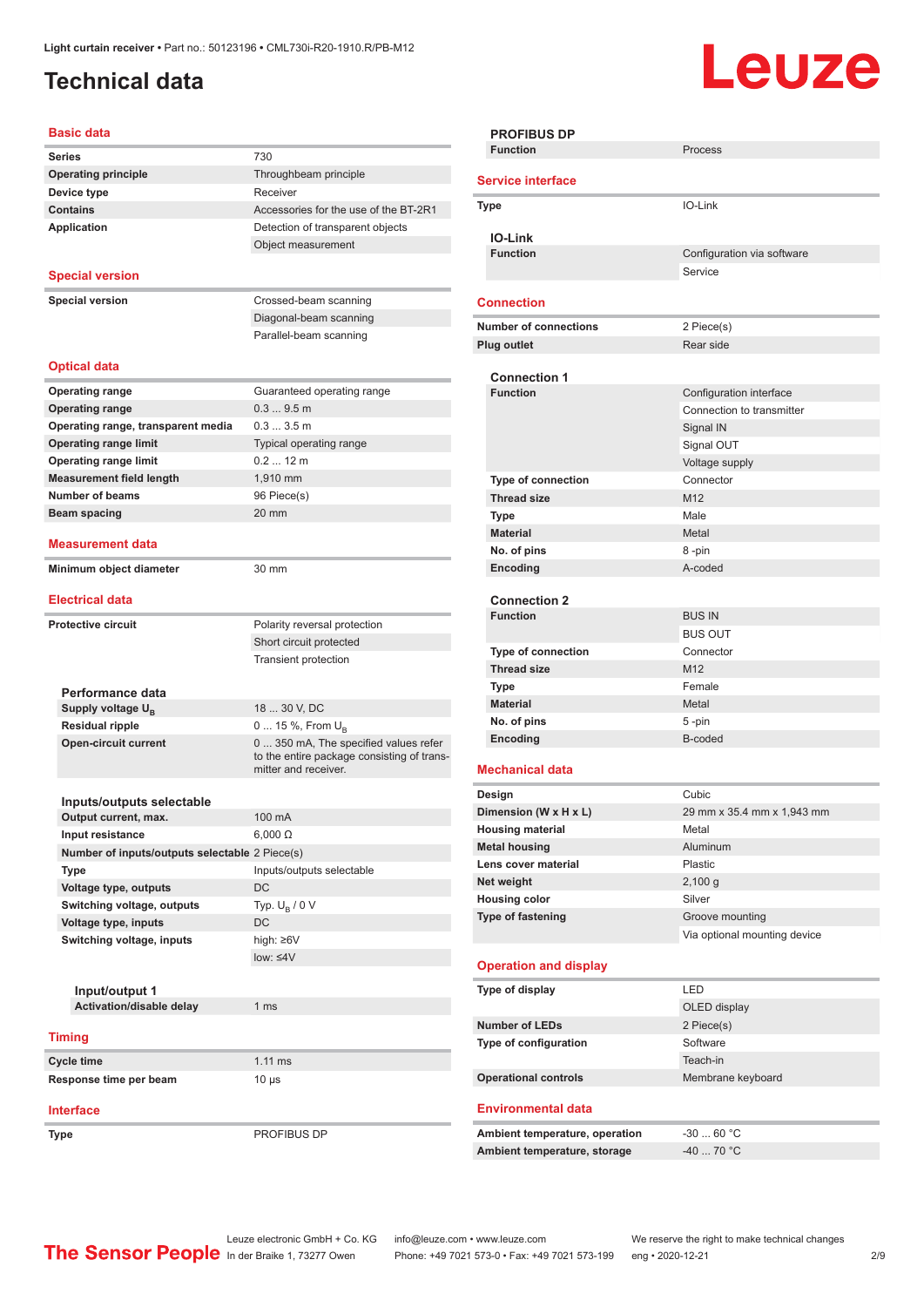## **Technical data**

# Leuze

#### **Certifications**

| Degree of protection     | IP 65         |
|--------------------------|---------------|
| <b>Protection class</b>  | Ш             |
| <b>Certifications</b>    | c CSA US      |
| <b>Standards applied</b> | IEC 60947-5-2 |
|                          |               |

#### **Classification**

| <b>Customs tariff number</b> | 90314990 |
|------------------------------|----------|
| eCl@ss 5.1.4                 | 27270910 |
| eCl@ss 8.0                   | 27270910 |
| eCl@ss 9.0                   | 27270910 |
| eCl@ss 10.0                  | 27270910 |
| eCl@ss 11.0                  | 27270910 |
| <b>ETIM 5.0</b>              | EC002549 |
| <b>ETIM 6.0</b>              | EC002549 |
| <b>ETIM 7.0</b>              | EC002549 |
|                              |          |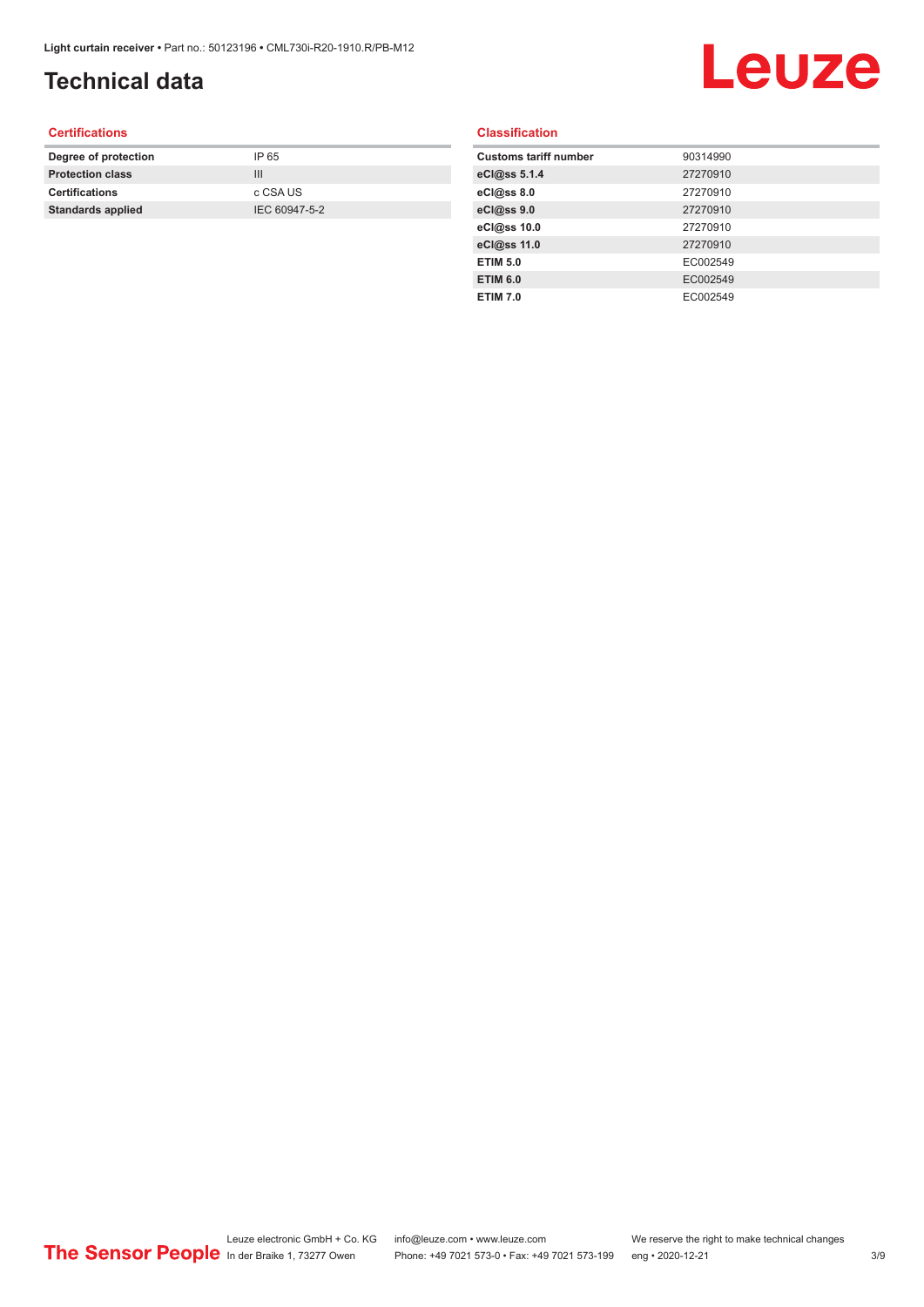#### <span id="page-3-0"></span>**Dimensioned drawings**

All dimensions in millimeters



- 
- B Measurement field length 1910 mm
- F M6 thread

G Fastening groove

- R Receiver
	- Y 5 mm

T Transmitter



## **Leuze**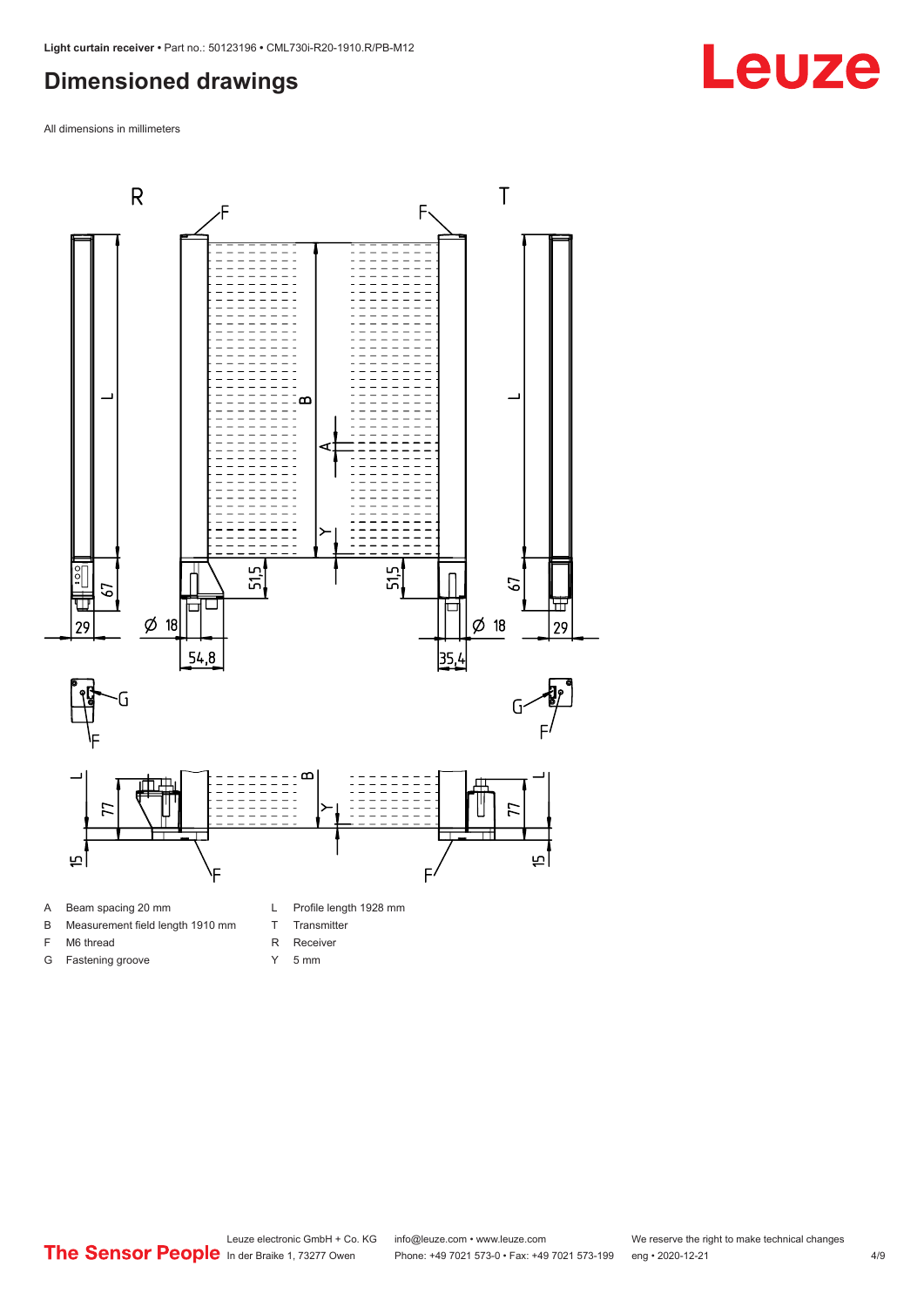#### <span id="page-4-0"></span>**Dimensioned drawings**





A PWR / SW IN / OUT B BUS IN / OUT

## **Electrical connection**

**Connection 1**

| <b>Function</b>    | Configuration interface   |
|--------------------|---------------------------|
|                    | Connection to transmitter |
|                    | Signal IN                 |
|                    | Signal OUT                |
|                    | Voltage supply            |
| Type of connection | Connector                 |
| <b>Thread size</b> | M12                       |
| <b>Type</b>        | Male                      |
| <b>Material</b>    | Metal                     |
| No. of pins        | 8-pin                     |
| Encoding           | A-coded                   |

#### **Pin Pin assignment**

|                | $V +$            |  |  |
|----------------|------------------|--|--|
| $\overline{2}$ | I/O <sub>1</sub> |  |  |
| 3              | <b>GND</b>       |  |  |
| $\overline{4}$ | IO-Link          |  |  |
| 5              | I/O <sub>2</sub> |  |  |
| 6              | RS 485 Tx+       |  |  |
|                | RS 485 Tx+       |  |  |
| 8              | <b>FE/SHIELD</b> |  |  |
|                |                  |  |  |



#### **Connection 2**

| <b>Function</b>    | <b>BUS IN</b>  |
|--------------------|----------------|
|                    | <b>BUS OUT</b> |
| Type of connection | Connector      |
| <b>Thread size</b> | M12            |
| <b>Type</b>        | Female         |
| <b>Material</b>    | Metal          |
| No. of pins        | $5$ -pin       |
| Encoding           | B-coded        |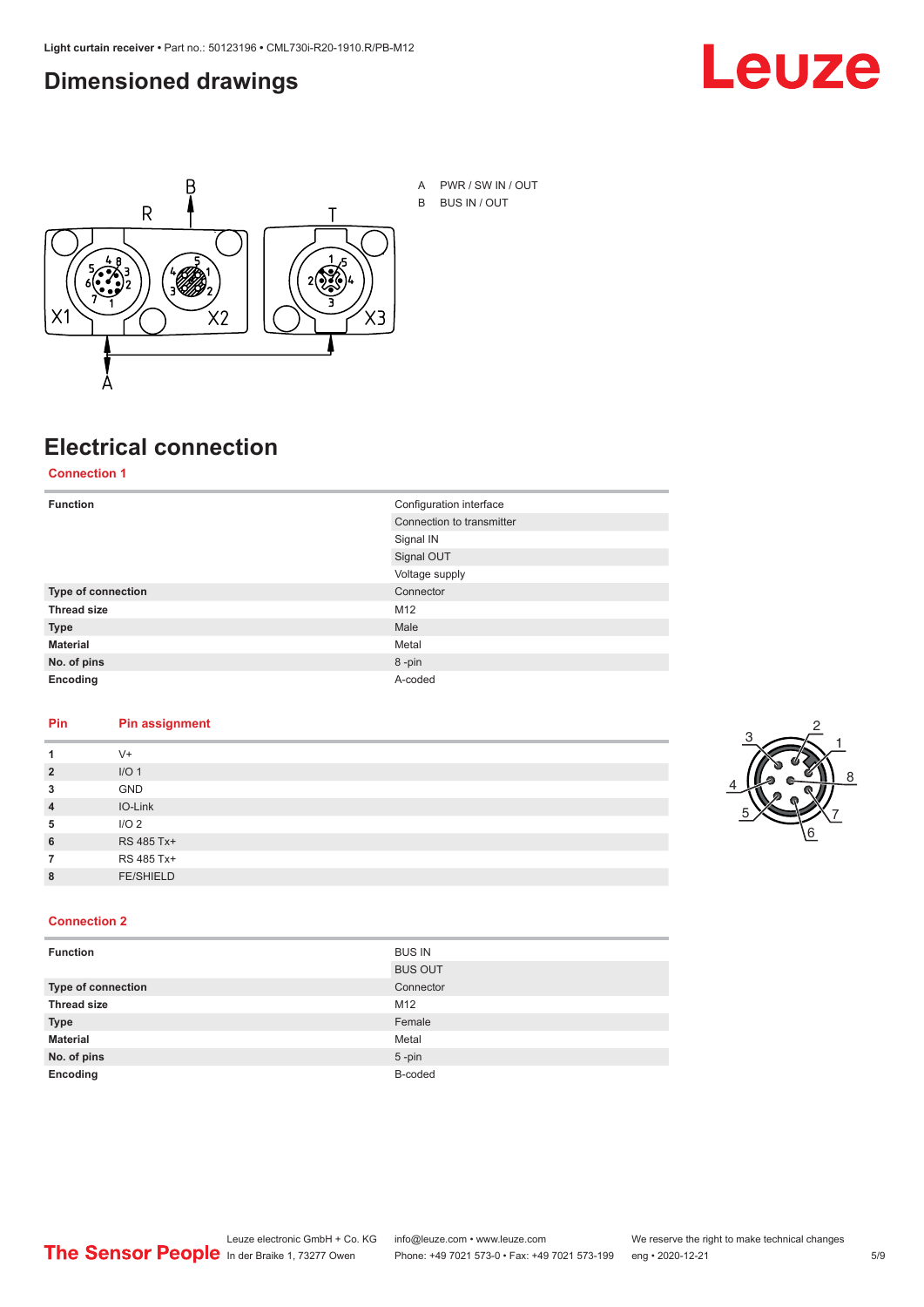### <span id="page-5-0"></span>**Electrical connection**

| Pin | Pin assignment   |  |
|-----|------------------|--|
|     | V+               |  |
|     | Tx-              |  |
| 3   | PB GND           |  |
|     | $Tx+$            |  |
| 5   | <b>FE/SHIELD</b> |  |

### **Operation and display**

| <b>LED</b>     | <b>Display</b>           | <b>Meaning</b>                         |
|----------------|--------------------------|----------------------------------------|
|                | Green, continuous light  | Operational readiness                  |
|                | Green, flashing          | Teach / error                          |
| $\overline{2}$ | Yellow, continuous light | Light path free, with function reserve |
|                | Yellow, flashing         | No function reserve                    |
|                | Off                      | Object detected                        |

#### **Suitable transmitters**

| Part no. | <b>Designation</b>         | <b>Article</b>               | <b>Description</b>                                                          |
|----------|----------------------------|------------------------------|-----------------------------------------------------------------------------|
| 50118977 | CML730i-T20-<br>1910.R-M12 | Light curtain<br>transmitter | Operating range: 0.3  9.5 m<br>Connection: Connector, M12, Rear side, 5-pin |

#### **Part number code**

Part designation: **CML7XXi-YZZ-AAAA.BCCCDDD-EEEFFF**

| <b>CML</b>  | <b>Operating principle</b><br>Measuring light curtain                                                                                     |
|-------------|-------------------------------------------------------------------------------------------------------------------------------------------|
| 7XXi        | <b>Series</b><br>720i: 720i series<br>730i: 730i series                                                                                   |
| Y           | Device type<br>T: transmitter<br>R: receiver                                                                                              |
| <b>ZZ</b>   | <b>Beam spacing</b><br>$05:5$ mm<br>10:10 mm<br>20:20 mm<br>40:40 mm                                                                      |
| <b>AAAA</b> | Measurement field length [mm], dependent on beam spacing                                                                                  |
| B           | Equipment<br>A: connector outlet, axial<br>R: rear connector outlet                                                                       |
| CCC         | Interface<br>L: IO-Link<br>/CN: CANopen<br>/PB: PROFIBUS<br>/PN: PROFINET<br>/CV: Analog current and voltage output<br>/D3: RS 485 Modbus |

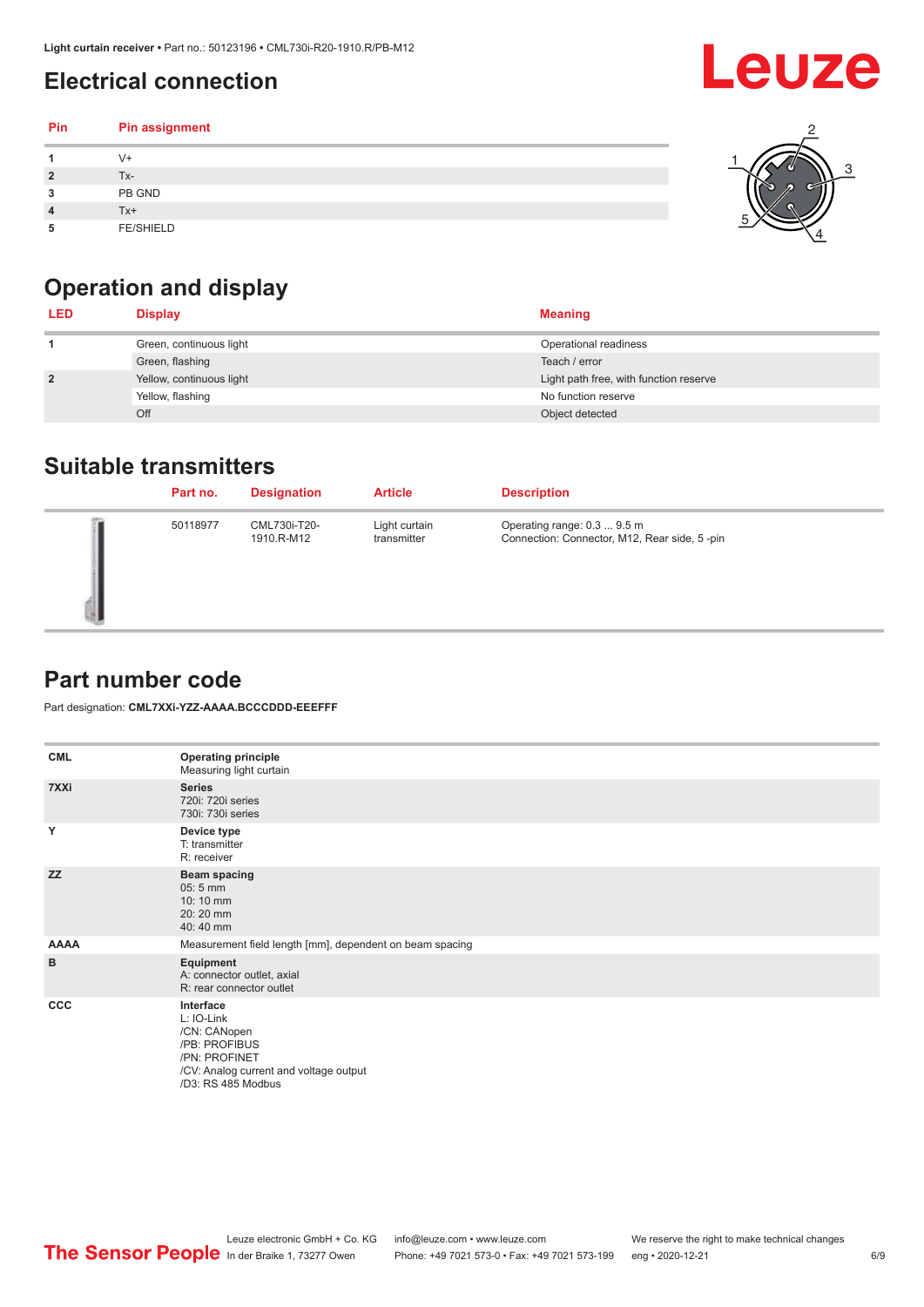#### <span id="page-6-0"></span>**Part number code**



| <b>DDD</b>  | <b>Special equipment</b><br>-PS: Power Setting                                                  |
|-------------|-------------------------------------------------------------------------------------------------|
| <b>EEE</b>  | <b>Electrical connection</b><br>M12: M12 connector                                              |
| <b>FFF</b>  | -EX: Explosion protection                                                                       |
|             |                                                                                                 |
| <b>Note</b> |                                                                                                 |
|             | $\&$ A list with all available device types can be found on the Leuze website at www.leuze.com. |

#### **Notes**

| <b>Observe intended use!</b>                                                                                                                                                                                                  |
|-------------------------------------------------------------------------------------------------------------------------------------------------------------------------------------------------------------------------------|
| $\%$ This product is not a safety sensor and is not intended as personnel protection.<br>$\%$ The product may only be put into operation by competent persons.<br>♦ Only use the product in accordance with its intended use. |



#### **For UL applications:**

ª For UL applications, use is only permitted in Class 2 circuits in accordance with the NEC (National Electric Code). ª These proximity switches shall be used with UL Listed Cable assemblies rated 30V, 0.5A min, in the field installation, or equivalent (categories: CYJV/ CYJV7 or PVVA/PVVA7)

#### **Accessories**

### Connection technology - Connection cables

|        | Part no. | <b>Designation</b>     | <b>Article</b>   | <b>Description</b>                                                                                                                                         |
|--------|----------|------------------------|------------------|------------------------------------------------------------------------------------------------------------------------------------------------------------|
| 2<br>W | 50132079 | KD U-M12-5A-V1-<br>050 | Connection cable | Connection 1: Connector, M12, Axial, Female, A-coded, 5-pin<br>Connection 2: Open end<br>Shielded: No<br>Cable length: 5,000 mm<br>Sheathing material: PVC |

#### Connection technology - Y distribution cables

|             |   | Part no. | <b>Designation</b>          | <b>Article</b>        | <b>Description</b>                                                                                                                                                                                                                                                                                  |
|-------------|---|----------|-----------------------------|-----------------------|-----------------------------------------------------------------------------------------------------------------------------------------------------------------------------------------------------------------------------------------------------------------------------------------------------|
| 圔<br>⋿<br>٣ | ø | 50118183 | K-Y1 M12A-5m-<br>M12A-S-PUR | Interconnection cable | Connection 1: Connector, M12, Axial, Female, A-coded, 5-pin<br>Connection 2: Connector, M12, Axial, Male, A-coded, 5-pin<br>Connection 3: Connector, M12, Axial, Female, A-coded, 8-pin<br>Shielded: Yes<br>Cable length fork 1: 5,000 mm<br>Cable length fork 2: 150 mm<br>Sheathing material: PUR |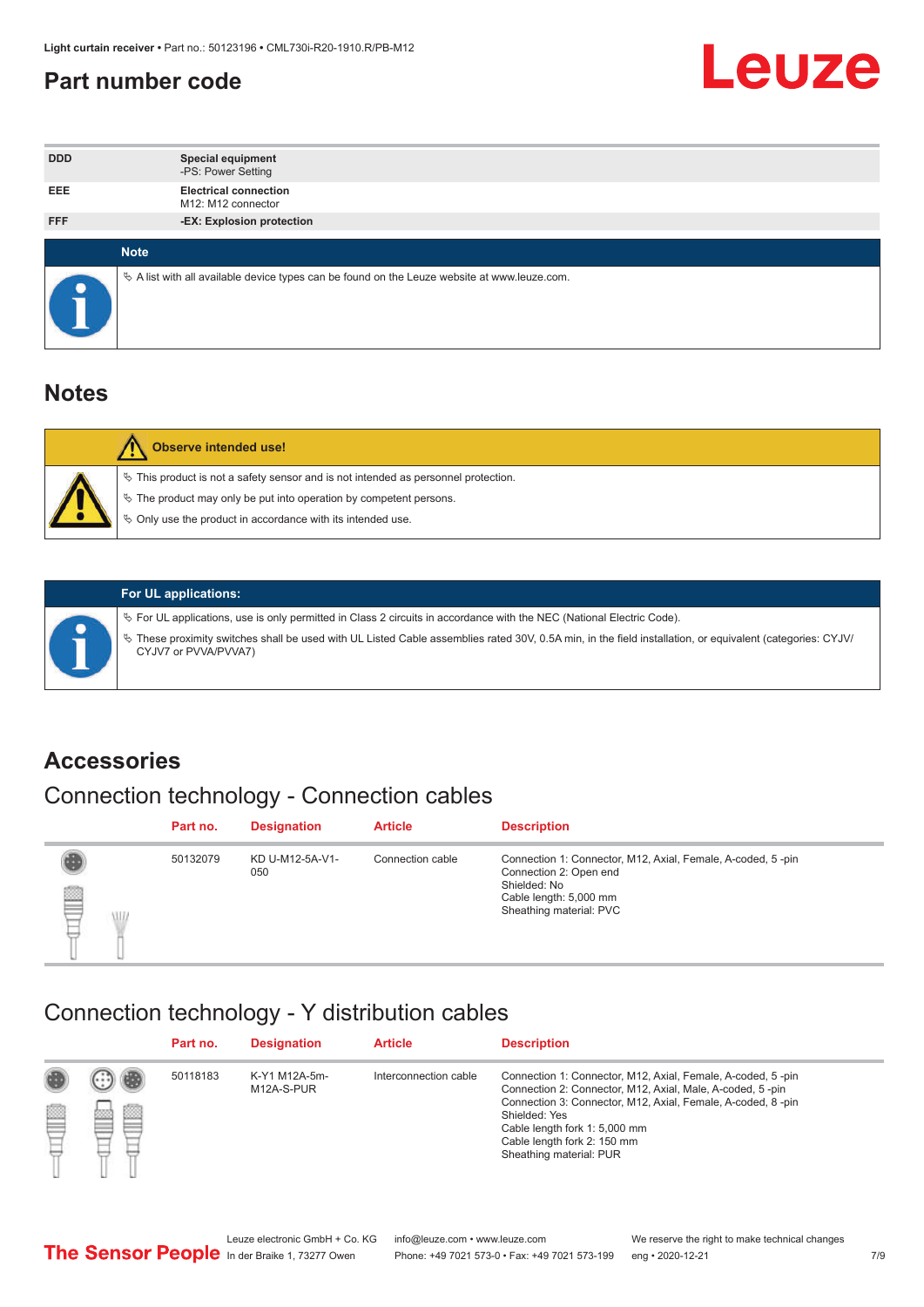#### **Accessories**

## **Leuze**

|   |            | Part no. | <b>Designation</b>           | <b>Article</b>        | <b>Description</b>                                                                                                                                                                                                                                                                             |
|---|------------|----------|------------------------------|-----------------------|------------------------------------------------------------------------------------------------------------------------------------------------------------------------------------------------------------------------------------------------------------------------------------------------|
| œ | 83<br>toni | 50123265 | K-YPB M12A-5m-<br>M12A-S-PUR | Interconnection cable | Suitable for interface: PROFIBUS DP<br>Connection 1: Connector, M12, Axial, Male, B-coded, 5-pin<br>Connection 2: Cable with connector, M12, Axial, Female, B-coded, 5-pin<br>Connection 3: Cable with connector, M12, Axial, Male, B-coded, 5-pin<br>Shielded: Yes<br>Sheathing material: PUR |

#### Mounting technology - Mounting brackets

|               | Part no. | <b>Designation</b> | <b>Article</b>      | <b>Description</b>                                                                                                                                                                                                        |
|---------------|----------|--------------------|---------------------|---------------------------------------------------------------------------------------------------------------------------------------------------------------------------------------------------------------------------|
| $\frac{1}{2}$ | 50142900 | BT 700M.5-2SET     | Mounting device set | Design of mounting device: Bracket mounting<br>Fastening, at system: Through-hole mounting, T slotted hole<br>Mounting bracket, at device: Screw type, Sliding block<br>Type of mounting device: Rigid<br>Material: Steel |

### Mounting technology - Swivel mounts

| Part no. | <b>Designation</b> | <b>Article</b>       | <b>Description</b>                                                                                                                                          |
|----------|--------------------|----------------------|-------------------------------------------------------------------------------------------------------------------------------------------------------------|
| 429046   | <b>BT-2R1</b>      | Mounting bracket set | Fastening, at system: Through-hole mounting<br>Mounting bracket, at device: Clampable<br>Type of mounting device: Turning, 360°<br>Material: Metal, Plastic |

#### Configuration devices

| Part no. | <b>Designation</b>             | <b>Article</b>  | <b>Description</b>                                                       |
|----------|--------------------------------|-----------------|--------------------------------------------------------------------------|
| 50121098 | SET MD12-US2-IL1.1<br>$+$ Zub. | Diagnostics set | Interface: USB<br>Connections: 2 Piece(s)<br>Degree of protection: IP 20 |

#### Services

| Part no. | <b>Designation</b> | <b>Article</b>   | <b>Description</b>                                                                                                                                                                                                                                                                                                                                                                                                              |
|----------|--------------------|------------------|---------------------------------------------------------------------------------------------------------------------------------------------------------------------------------------------------------------------------------------------------------------------------------------------------------------------------------------------------------------------------------------------------------------------------------|
| S981001  | CS10-S-110         | Start-up support | Details: Performed at location of customer's choosing, duration: max. 10<br>hours.<br>Conditions: Devices and connection cables are already mounted, price not<br>including travel costs and, if applicable, accommodation expenses.<br>Restrictions: No mechanical (mounting) and electrical (wiring) work<br>performed, no changes (attachments, wiring, programming) to third-party<br>components in the nearby environment. |
| S981005  | CS10-T-110         | Product training | Details: Location and content to be agreed upon, duration: max. 10 hours.<br>Conditions: Price not including travel costs and, if applicable, accommodation<br>expenses.<br>Restrictions: Travel costs and accommodation expenses charged separately<br>and according to expenditure.                                                                                                                                           |